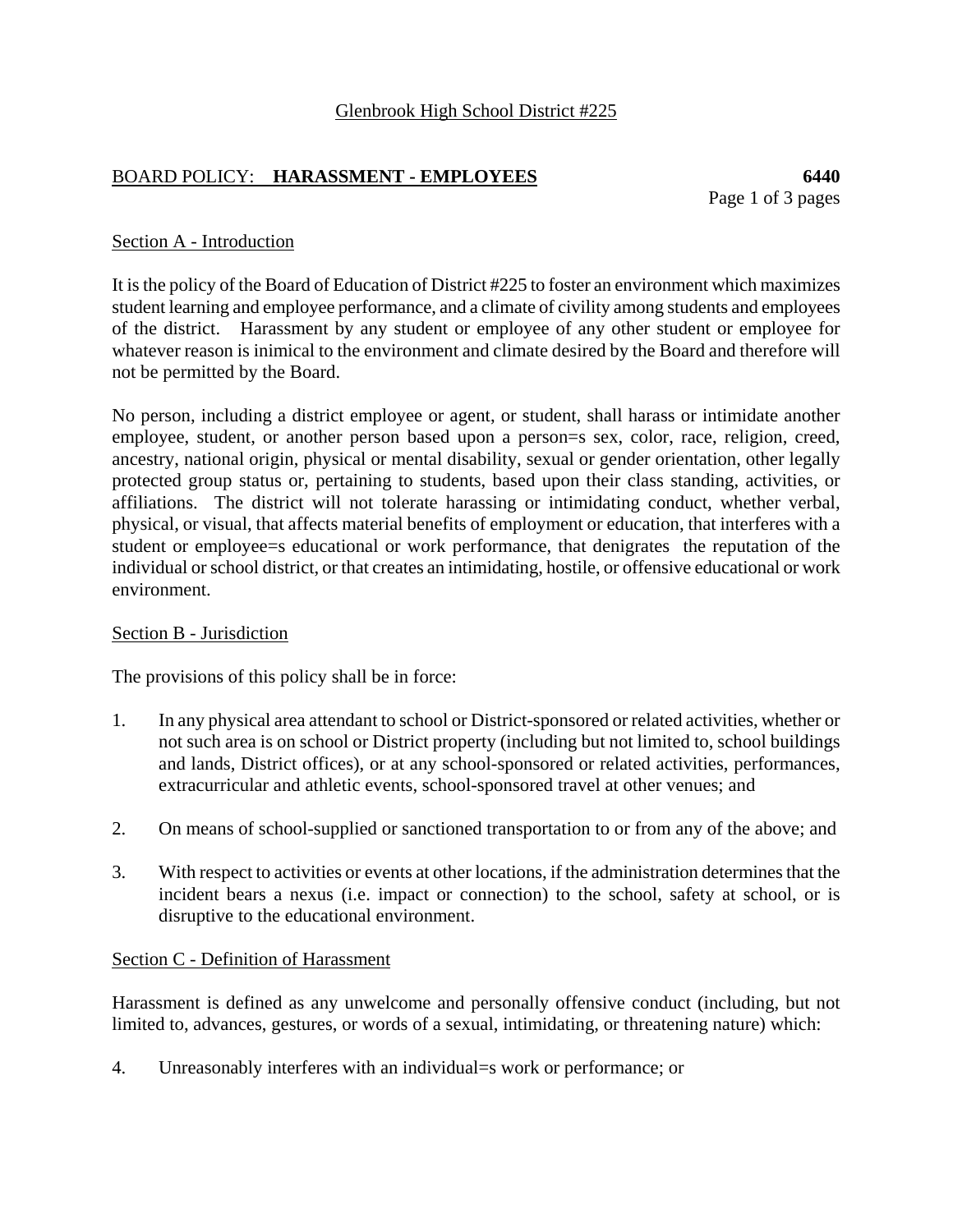- 5. Creates an intimidating, hostile, or offensive work/school environment; or
- 6. Implies that submission to such conduct is made an explicit or implicit term of employment; or
- 7. Implies that submission to, or rejection of, such conduct will be used as a basis for decisionmaking affecting the individual.

Examples of prohibited conduct include, but are not limited to**,** name calling, using derogatory slurs, wearing or possessing items depicting or implying hatred, ridicule, or prejudice of one of the characteristics or protected classes stated in Section A.

Examples of sexual harassment include, but are not limited to, unwelcome or unpermitted touching, crude jokes or pictures, discussions of sexual experiences, teasing related to sexual characteristics, demands or requests for sexual favors, spreading rumors related to a person=s alleged sexual activities, and subjecting individuals to embarrassment, hostility, humiliation, or intimidation because of their gender.

#### Section D - Complaint Procedure

- 1. The superintendent is directed to develop and implement complaint procedures consistent with this policy.
- 2. Any employee who alleges harassment by a student or employee, or any third person with knowledge of conduct which may constitute harassment, should report the alleged harassment promptly to the building or district complaint coordinators designated by the superintendent as set forth in the procedures of this policy.

#### Section E - Education and Information Program

- 8. The superintendent is directed to develop and implement an education and information program for all students and employees which shall be intended to familiarize students and employees with the contents of this policy and the prevention of harassment within the district.
- 9. As part of the education and information program, the subject of harassment and its prevention shall be included in the curriculum of the district's required health education course.
- 10. The district may require attendance by employees at harassment inservice programs periodically.
- 11. The superintendent is directed to publish this policy in the district's policy manual and student and employee handbooks. The publication shall include the names of the designated school and district harassment complaint coordinators.